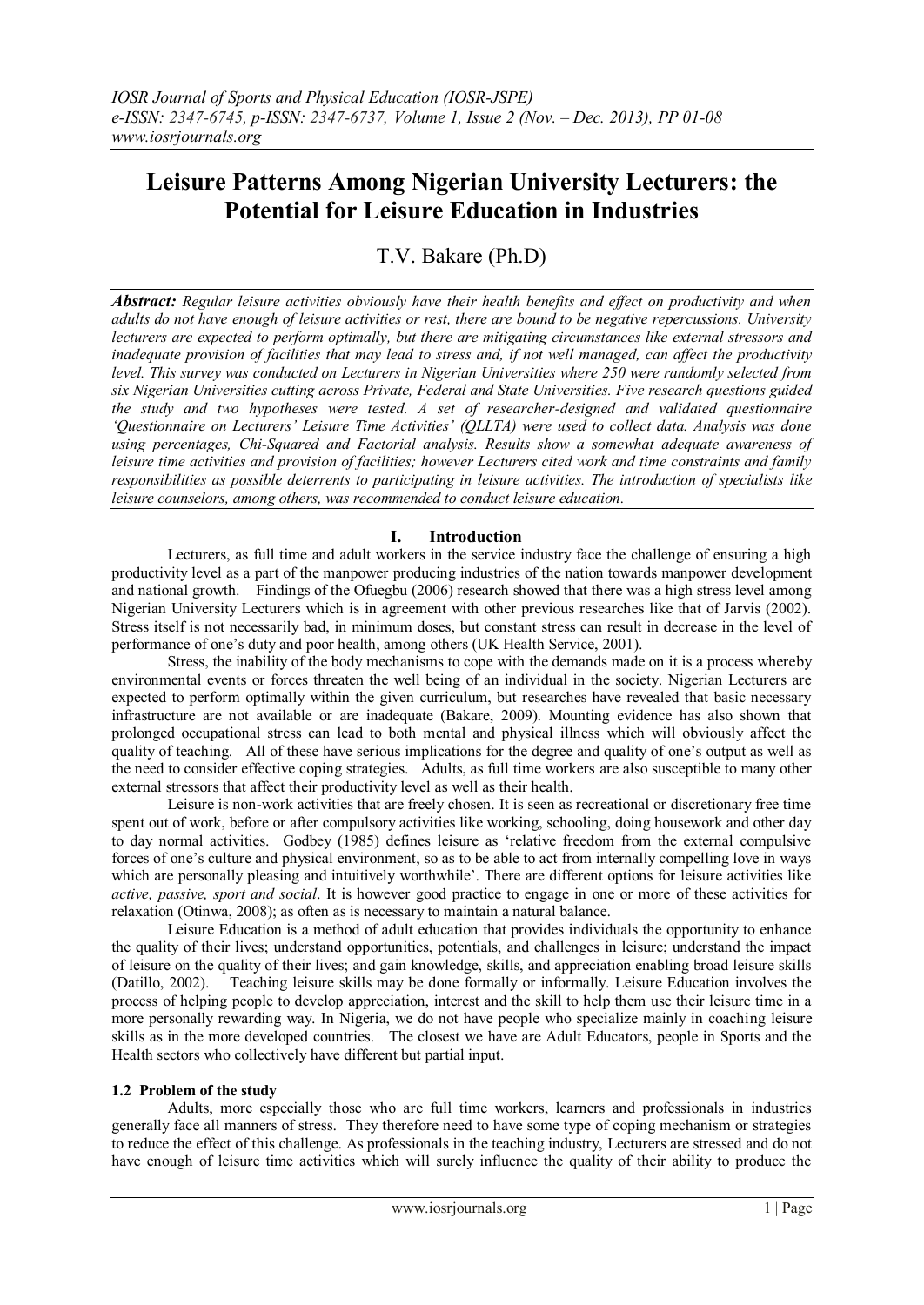expected manpower for national development. If lecturers are expected to be highly productive and there are mitigating factors that constitute stress; they will need to learn how to balance their various commitments.

#### **1.3 Purpose of the study**

The primary objective of the study was to determine the participation patterns of Lecturers in leisure activities as well as investigate other contributors to a healthy lifestyle and improved productivity. The specific objectives were to:

- 1. document lecturers participation patterns in leisure activities and their preferred leisure time activities;<br>2. examine the adequacy of lecturers' leisure skills and familiarity with leisure counselors;
- examine the adequacy of lecturers' leisure skills and familiarity with leisure counselors;
- 3. identify the availability or provision of leisure facilities on campus;
- 4. elicit their opinion on the adequacy of their leisure time activities;
- 5. determine their attitude to leisure, and identify factors that prevent their full participation in leisure time activities.

#### **1.4 Research Questions**

To guide the study the following research questions were raised:

- 1. a) What are lecturers' participation patterns in leisure time activities?
	- b) and what leisure activities do lecturers prefer?
- 2. a) Do lecturers have adequate leisure skills?
- b) Are they familiar with leisure counselors?
- 3. Are there adequate leisure facilities provided on the University campuses?
- 4. What is the attitude of lecturers to leisure?
- 5. Do they have enough leisure time activities, and what factors prevent lecturers from having sufficient leisure time?

#### **1.5 Hypotheses**

- 1. Gender will not have a significant effect on lecturers' perception of leisure time activities.
- 2. The residential status of lecturers will not significantly affect their choice of leisure time activities and participation patterns.

#### **II. Methodology**

The study was a descriptive survey of Lecturers taken across Faculties and stratified into designation, age and sex for convenience. The population for the study consisted Lecturers in all Nigerian Universities. Purposive sampling technique was used to select only Universities with options of on-campus accommodation for their staff, which excluded Universities without on-campus accommodation for lecturers. Lecturers were then randomly selected across all Faculties with male and female representation. The overall staff size of the various Universities was also considered and proportionate random sampling technique was used to select a total of 250 Lecturers from the six Universities, made up of two representatives each of Federal, State and Private Universities in Western Nigeria as shown in figure 1 below:



Figure 1: Pie chart showing the distribution of the sample for the study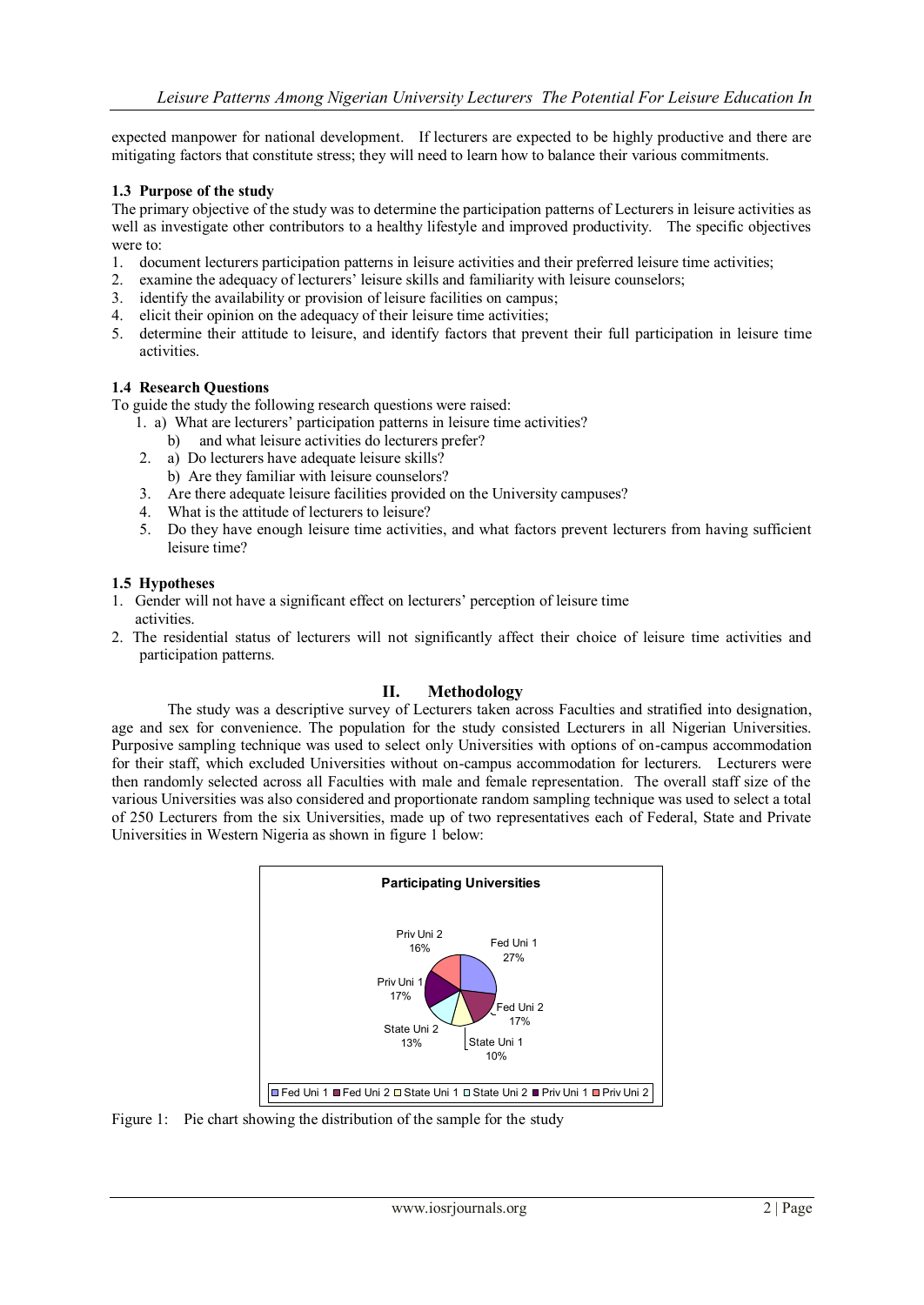This chart shows the selection pattern of the sample size. Respondents were selected based on the staff strength of the institutions and on convenience. A total of 44% were from the two Federal Universities, 23% were selected from the State Universities and 33% of the respondents were from Private Universities.

144 (57.6%) of the respondents were male and 106 (42.4%) were female. The modal age range fell between 36- 45 years of age, at 41.6%, followed by 46-55 at 21.6%. The lowest were below 25 years of age and between 66- 70 years, both at 10%. 180 (72%) of the respondents were married with children. Most of the respondents were Lecturer I (27.2%) followed by Assistant Lecturers at 20.8% and the smallest group were Associate Professors at 5.6%. Majority (68.8%) resided off campus and the rest at 31.2% lived on campus as indicated in the next pivot chart:



Figure 2: Pivot chart showing residential status

This Pivot Chart shows a breakdown of the number of respondents who lived on or off campus in the six Universities, according to their gender.

The main instrument used to collect the relevant data for the study was a researcher-constructed questionnaire titled Questionnaire for Lecturers' Leisure Time Activities (QLLTA). It had three sections. Section one sought the bio-data of the respondents. Section two was a 20 – item closed ended statements on lecturers' leisure time activities. The third section contained statements with Likert-type responses on belief, attitude and knowledge about leisure benefits. The instrument was validated with the help of professional colleagues to ensure face and content validity. The questionnaire had a test-retest reliability coefficient value of 67.4 at three weeks interval. The instrument was administered with the help of four graduate assistants and all 250 copies were retrieved. The SPSS package was used to analyze the data collected, using both descriptive and inferential statistics. The results were presented using tables and a Pivot Chart. The levels of significance of the hypotheses were tested at 0.05 level using the chi-squared tool.

## **III. Results and the discussion of findings**

The respondents were aware of leisure, as most of them agreed that it had to do with resting/relaxing and participating in one's favourite activities. Responses to research question 1(a) revealed that Lecturers do participate in leisure activities, although the majority (47.2%) of them do so only once a week; 23.4% say they take part in leisure activities once a day and up to 11.3% claim they never participate in leisure activities, while 8% do it once a year!. This suggests that they probably are not as knowledgeable as they should be about what constitutes leisure activities; do not get enough leisure time or are not exploring the full range of potentially available leisure activities that could also be relaxing and could easily be incorporated into routine daily activities. Majority of the respondents (39%) saw leisure in terms of sleeping, followed by watching Television (17%) as indicated by the chart below and in response to question 1b.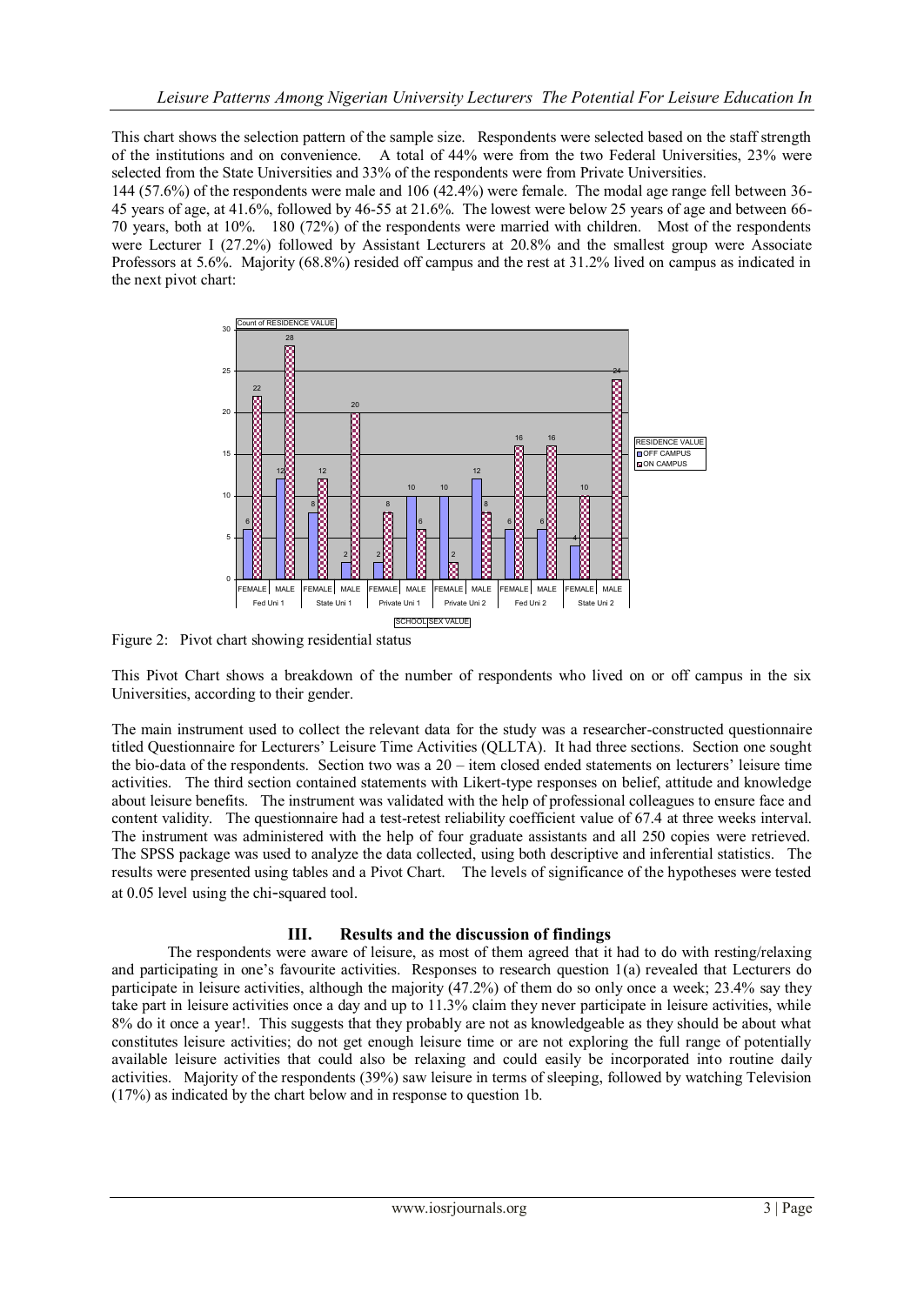

**Lecturer's preferred past** 

**BPartying ESleeping DExercising DVisiting friends BReading BWatching TV/V** 

Figure 3: Pie Chart of Lecturers' favourite leisure time activities

Lecturers, in the most part, participate in sleeping 39% and 17% in watching television. 12% do exercises to relax and the least (3%), play games for relaxation (figure 3). 42.4% of the respondents see leisure activities as something that must be planned in advance and 67% had also indicated that they preferred leisure activities that involved other people.

In response to the research question 3 on the possession of leisure skills; majority of the respondents (39%) possessed two leisure skills, mainly reading for leisure and interacting with others (figure 3). The more common leisure skill for those who had only one skill (20.8%) was interacting with others. Those who had two or more added using the gym for exercises, swimming or appreciating the Arts, among others. However, even though lecturers claim to have three or more skills, many of them admit that they do not use them as often as they would like. The next figure shows a distribution of Lecturers' leisure skills:



Figure 4: Distribution of possession of leisure skills by Lecturers

Figure 4 shows Lecturers' possession of leisure skills. Majority (39%) claim that they possess two leisure skills followed by those who have only one skill (31%) and 12% claim they do not have any leisure skills.

Asked if they were familiar with leisure counselors, the responses were are shown in the next figure: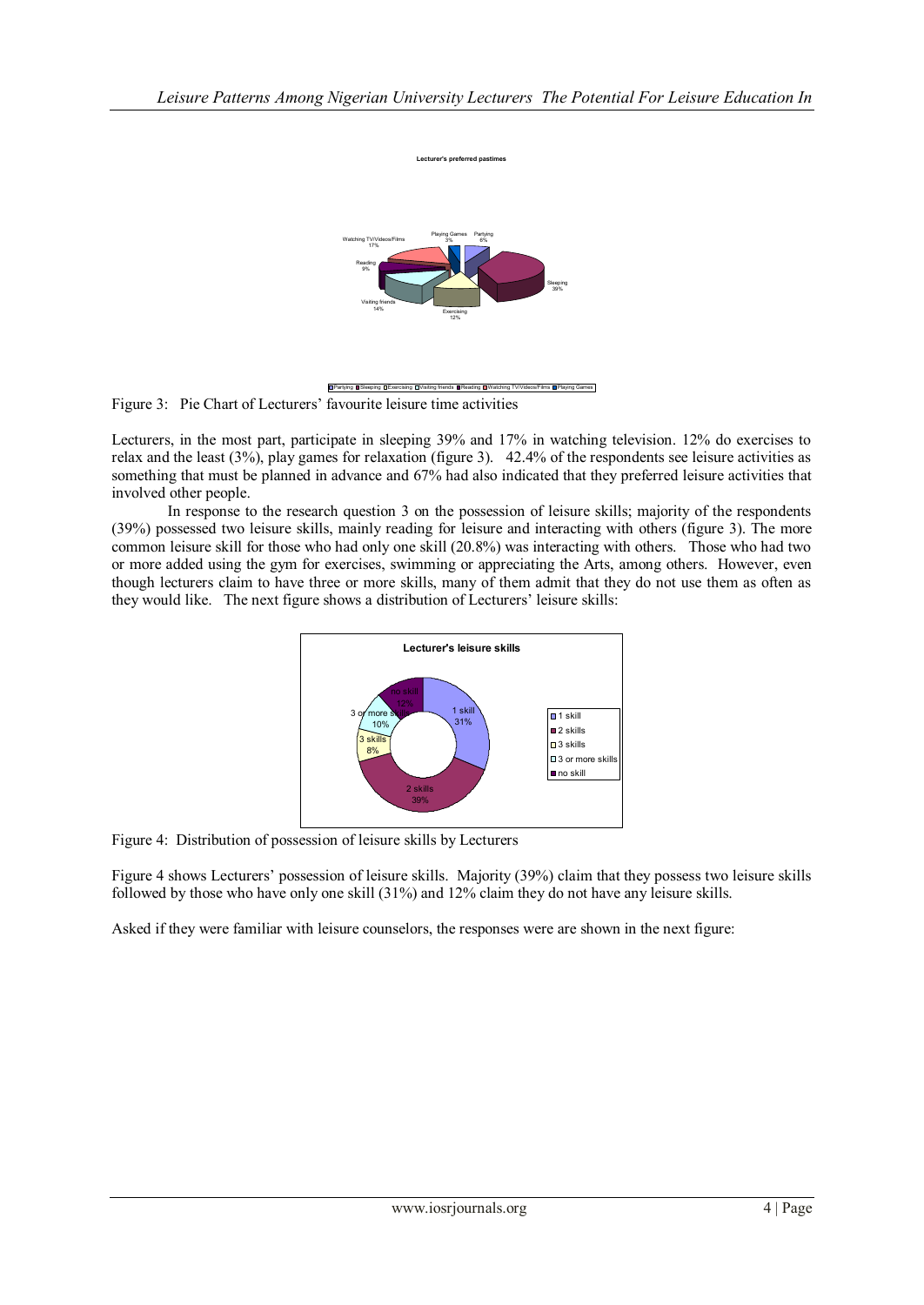

Fig. 5: lecturers' awareness of leisure counselors

Figure 5 shows lecturers' familiarity with leisure counselors. The majority (48%) of the respondents answered 'no' when asked whether they were familiar with leisure counselors. 29 of the respondents, representing (11.6%) claimed they were familiar with leisure counselors while 40.4% did not know who they were.

Most of the respondents were aware of provisions for leisure activities on campus (75.8%) and 43.2% were actually close to these facilities which were mostly jogging routes, gym, swimming pool and the majority knew of the staff club which is what they mostly saw as the prime relaxing place on a campus, where they could relax and socialize after work. 54.5% believe there is adequate provision of leisure opportunities on campus while 24% do not know where these facilities were on campus. From the responses, most of the Universities had at least the Staff Club as a place where Lecturers could relax after work by socializing; 57% had also indicated that they preferred leisure activities that involved others. Frequency of the responses indicated that there were at least basic leisure facilities (the staff club) in all of the universities, apart from others. This answers research question five on the adequacy of provision of leisure facilities on campus, there is averagely enough.

Research question 4 dealt with lecturers' attitude to leisure. A Likert Scale type of response was used to elicit information about lecturers' attitude to leisure. The responses are shown in table 1.

|                                                      |                      |          |           | <b>Extraction Sums of Squared</b> |          |          |
|------------------------------------------------------|----------------------|----------|-----------|-----------------------------------|----------|----------|
|                                                      | Initial Eigen values |          |           | Loadings                          |          |          |
| Component                                            |                      | % of     | Cumulativ |                                   | % of     | Cumulati |
|                                                      | Total                | Variance | $e\%$     | Total                             | Variance | ve $\%$  |
| 1. I don't care about leisure                        | 2.106                | 35.107   | 35.107    | 2.106                             | 35.107   | 35.107   |
| 2. I know I it is good but I do not have<br>the time | 1.324                | 22.073   | 57.180    | 1.324                             | 22.073   | 57.180   |
| 3. I feel it is detrimental to my health             | 1.023                | 17.047   | 74.227    | 1.023                             | 17.047   | 74.227   |
| 4. I do not feel it is really useful                 | .656                 | 10.933   | 85.160    |                                   |          |          |
| 5. I feel only lazy people spend time to<br>relax    | .532                 | 8.865    | 94.025    |                                   |          |          |
| 6. I fee it is beneficial                            | .359                 | 5.975    | 100.000   |                                   |          |          |

|  | <b>Total Variance Explained</b> |
|--|---------------------------------|
|--|---------------------------------|

Extraction Method: Principal Component Analysis.

Table 1 addressed research question 4 which sought to determine what contributes to lecturers' attitude towards leisure time activities. The first 3 items were significant enough to account for 74.23% of the attitude of the respondents.

In the respondents' opinion, 59% of them believe that they do not have enough of leisure time activities. In response to the second part of the research question 5, possible hindrances were indicated as follows: 52% claim that work can be a hindrance to their leisure time activities. 10% believe that nothing can disturb their leisure while the others find that a combination of family and other responsibilities may disturb them, some see timing schedule as a problem and 5.2% see the lack of interest as a possible hindrance.

#### **3.2 Hypotheses:**

Hypothesis 1: Gender will not significantly contribute to lecturers' perception of leisure time activities.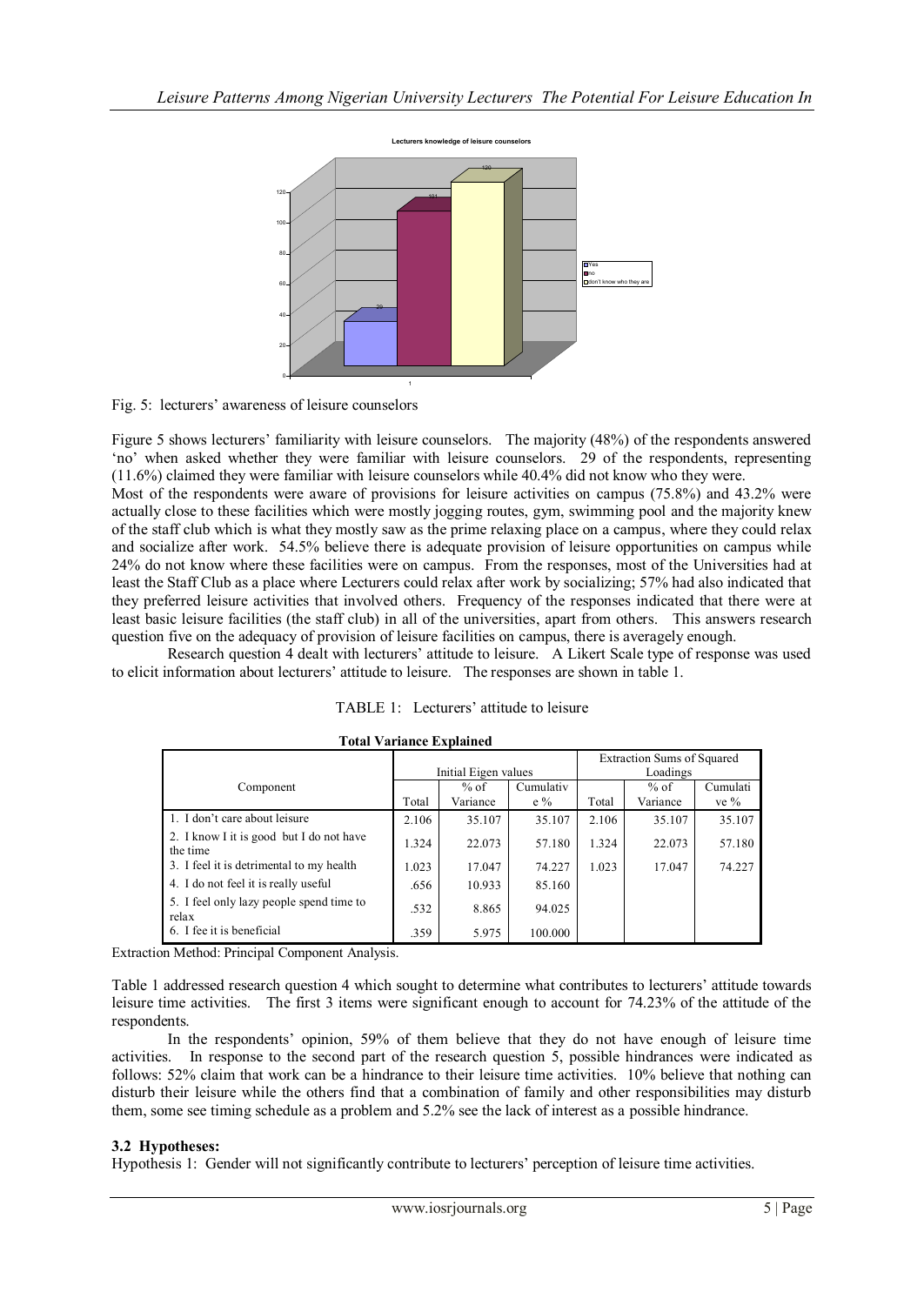|       | <u>UWILMBI IIIIKUBILDU UII IBIUBI D WA VIBIUBULUI.</u> |                               |              |              |              |              |            |       |
|-------|--------------------------------------------------------|-------------------------------|--------------|--------------|--------------|--------------|------------|-------|
|       |                                                        | What do you see as relaxation |              |              |              |              |            | Total |
|       |                                                        | Watching                      | Reading      | Visiting     | Exercise     | Sleeping     | Partying   |       |
|       |                                                        | TV/video                      |              | friends      |              |              |            |       |
| Sex   | Female                                                 | 13(12.3%)                     | $16(15.1\%)$ | $13(12.3\%)$ | 23(21.7%)    | $39(36.8\%)$ | $2(1.9\%)$ | 106   |
|       | Male                                                   | $36(25.4\%)$                  | $22(15.5\%)$ | $17(12.0\%)$ | $24(16.9\%)$ | $43(30.3\%)$ | $0(0.0\%)$ | 142   |
| Total |                                                        | $49(19.8\%)$                  | $38(15.3\%)$ | $30(12.1\%)$ | $47(19.0\%)$ | $82(33.1\%)$ | $2(0.8\%)$ | 100%  |

TABLE 2: Gender influence on leisure participation.

Table 2 is a cross-tabulation between gender and lecturers' perception of leisure activities. Further statistics show that the chi-squared calculated value of 11.07 (df = 5) is less than the table value of 9.49 at 5% level of significance. Thus, there was no significant difference between gender and what lecturers saw as leisure time activities. This suggests that lecturers' perception of what constitutes leisure time activities were not determined by sex.

Hypothesis 2: the null hypothesis states that lecturers' residential status will not significantly influence their frequency of participation in leisure time activities.

|                                 |              | total        |              |             |              |              |  |
|---------------------------------|--------------|--------------|--------------|-------------|--------------|--------------|--|
|                                 | Once a day   | Once a week  | Once a       | Once a year | never        |              |  |
|                                 |              |              | month        |             |              |              |  |
| <b>Residence</b> outside campus | $36(20.0\%)$ | 88 (51.8%)   | $20(11.8\%)$ | $12(7.1\%)$ | $16(9.4\%)$  | $172(100\%)$ |  |
| on campus                       | $24(30.8\%)$ | $30(38.5\%)$ | $4(5.1\%)$   | $8(10.3\%)$ | $12(15.4\%)$ | 78 (100%)    |  |
| Total                           | $60(23.4\%)$ | 118 (47.6%)  | $24(9.7\%)$  | $20(8.1\%)$ | $28(11.3\%)$ | 100%         |  |

TABLE 3: Frequency of participation in leisure activities against residence cross-tabulation.

Table 3 indicates the cross-tabulation between residential status and frequency of participation in leisure activities. Further statistics show that the chi-squared calculated value of 9.44 and a degree of freedom  $= 4$ , is less than the table value of 9.49 at 5% level of significance. Thus, there was no significant effect of residence on lecturers' frequency of participation in leisure time activities, which shows that the place of residence will not influence the propensity to participate in leisure time activities. Although there is little difference in choice of leisure activities, the study shows a slight difference in participation patterns because lecturers on campus tended to exercise and sleep more.

Although 75.8% were aware of the leisure facilities on campus, only 43.2% took advantage of these facilities. That some responses to the frequency of leisure activities was 'never' or 'once a year' may be an exaggeration, as the human body normally would demand for and get enough respite to function. This again suggests that lecturers may not be as knowledgeable as they should be about leisure activities or do not take leisure with enough gravity. All of these become even more relevant when one also notes that they are not as knowledgeable about other available avenues that could be explored for relaxation; this again makes the leisure counselor more relevant and important to the educational system, especially if the level of productivity of Lecturers is to be raised, and incidences of bad health and early death occurrences curbed. Respondents also saw leisure as something to be planned in advance rather than spontaneous. This again shows a gap in the knowledge of what constitutes leisure time activities. Most of the respondents have undertaken to make more conscious effort to participate in leisure activities in future.

## **IV. Conclusion and recommendations**

This study has documented Lecturers leisure patterns and emphasized the necessity for the integration of leisure counselors into the education system. Major findings of the study reveal that even though many of the Lecturers were aware of leisure facilities on their campuses as well as the benefits of leisure, and even though some claim to be near these facilities, only a disappointing 47% actually make use of the provision. There is also a dearth of knowledge about various leisure activities and leisure skills that could enhance and enrich their leisure time activities and therefore contribute to a more productive, healthy and stress free life. This means that though the awareness level was somewhat high, participation in leisure activities was low; some also claim not to be familiar with the leisure facilities. All of these can prove to be a major challenge for any initiative aimed at increasing the level of leisure participation in the University environment. There is definitely a more urgent need to increase awareness and knowledge about leisure time activities, and there is need for professionals to counsel people on leisure skills and activities. The traditionally relevant departments who deal with adults, sports, health and counseling need to get more involved and help to create awareness and better grasp of the implications of leisure activities, and to sensitize lecturers to the need for leisure counselors. There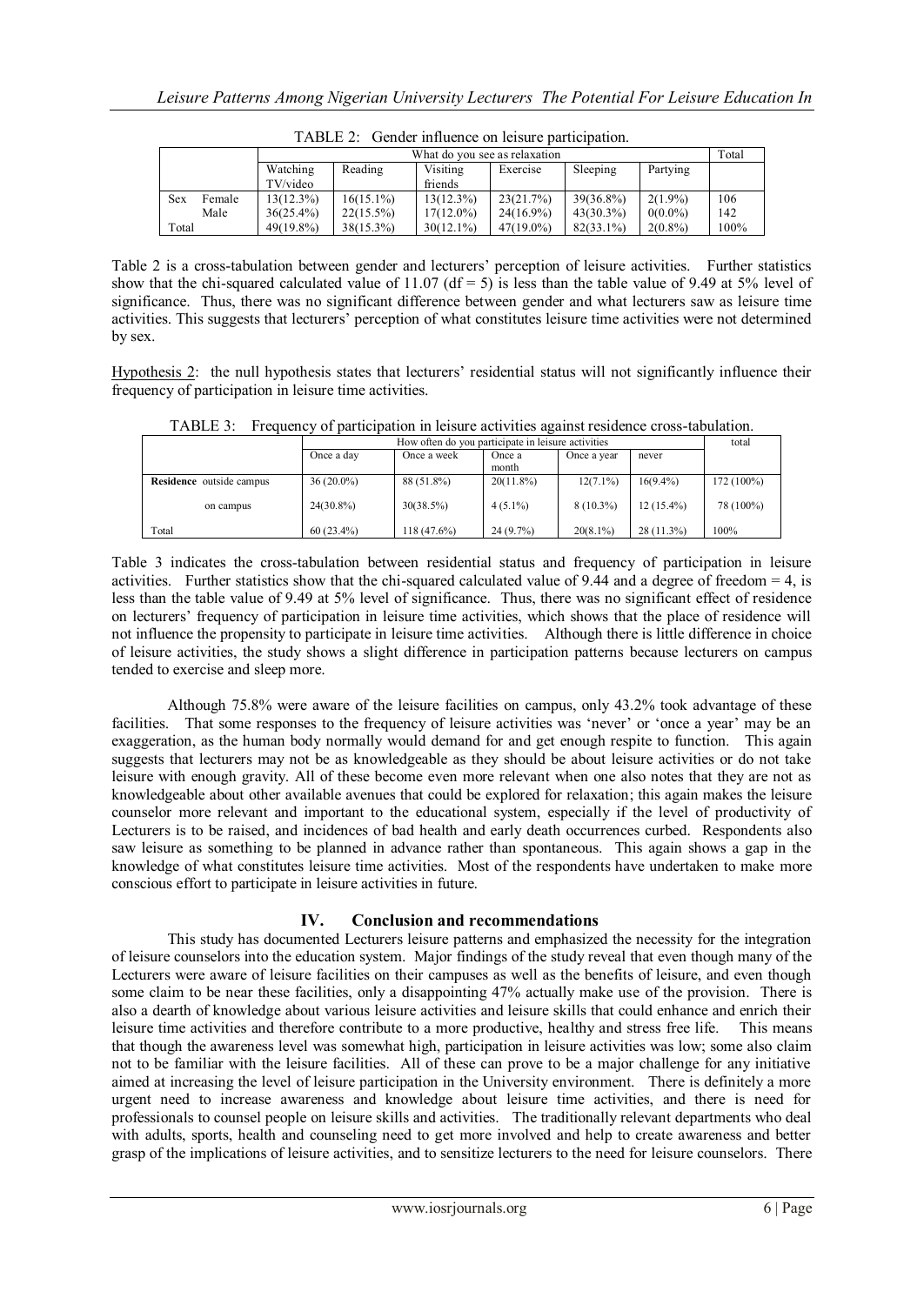is also the pressing need for adult educators to specialize in leisure counseling in order to enhance adult productivity, especially in the work place.

The study confirms previous studies by Crombie et al (2004) which, among others, agree that there is need for more accessible leisure facilities to encourage participation. It is also necessary for the University authorities to pay more attention to the entrenchment of leisure activities into the system. Seddon (2010) also reports results of research enumerating the importance of music while you work. It is obvious that there is the need for leisure counselors to help direct and equip lecturers with needed skills and pertinent advice. This also has serious implications for, not only University lecturers but also the University authorities, administrators, workers in industries as well as planners.

The implication of the study for education is that if Lecturers are to be as productive as they are expected to be, they need to be able to balance their activities for best results. If participating in leisure activities enriches people's experience to the extent that it creates a healthier being as well as greater productivity, then it stands to reason that authorities should be interested in making policies that will be inclusive and ensure provision, access and participation by all Lecturers in leisure activities. Ruskin (1987) agrees that national policies need to be established, implemented and leisure skills taught, right from the level of public schools while also providing the necessary opportunities and facilities. Godbey, G. (1997) supports the provision of leisure services, but also emphasizes the need to involve professional counselors.

Leisure Education is appropriate for everyone and there is need for adult educators to train specifically in the area of leisure counseling, judging by the enormity of the task involved, so that Lecturers can take their leisure activities more seriously and even improve the quality of their leisure time activities. The life of the working adult can be further enriched with the correct balance between work and leisure, using leisure as a method to achieve the healthy balance in life. Also pertinent is the input of adult education, through specifically trained leisure counselors who can help spread awareness about the virtues of leisure time activities as well as help in equipping Lecturers with leisure skills and best practice for healthier lives and enhanced productivity.

#### **LEISURE ACTIVITIES**